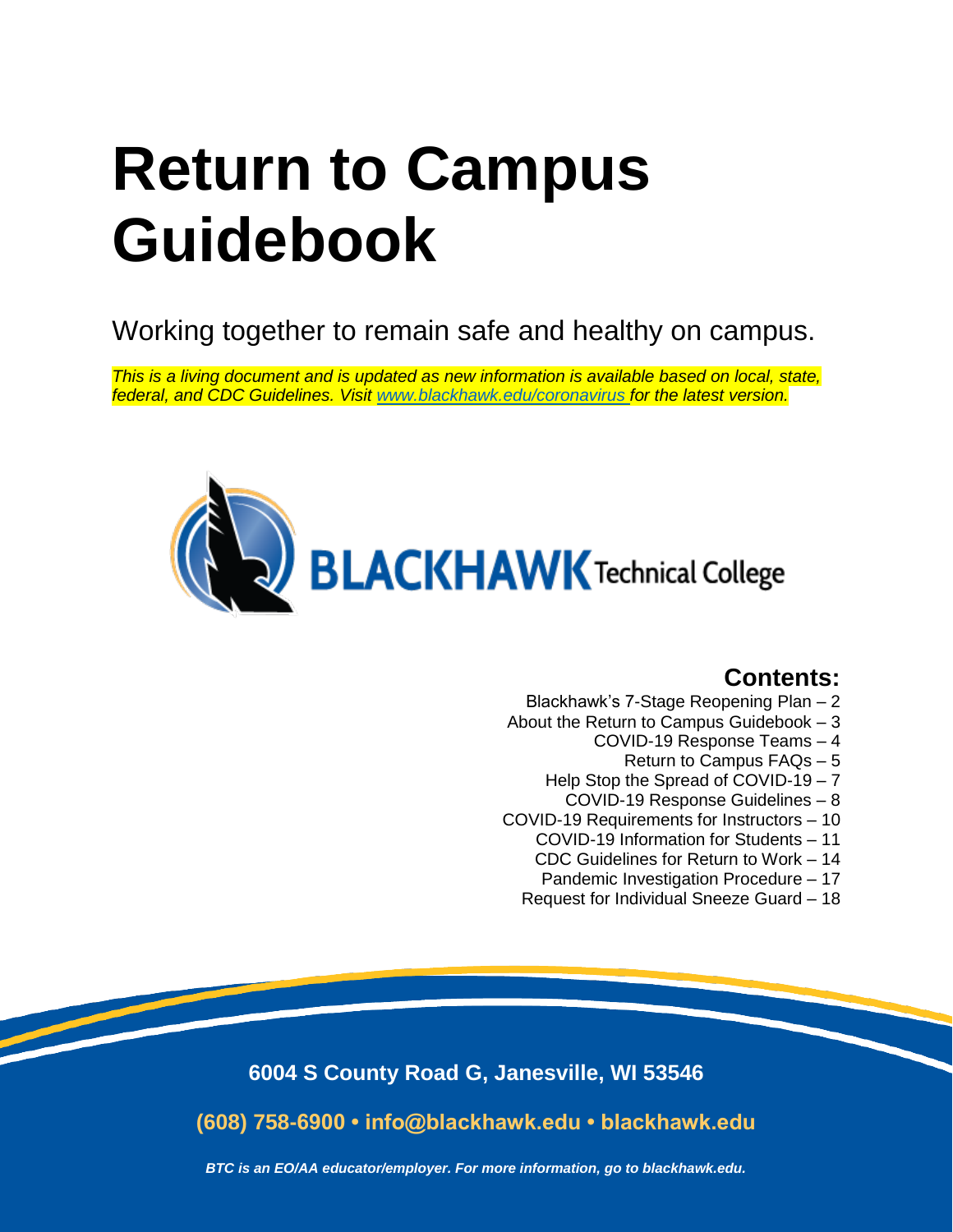# **BLACKHAWK'S 7-STAGE REOPENING PLAN** *(revised June 7, 2021)*

**Stage 1** – The College is closed to the public, and the majority of instruction moved online. Most employees work remotely with limited, essential employees on campus. All events and activities are canceled or moved to a virtual format. Interactions and movement tracked for all campus locations.

**Stage 2** – Students in designated programs are permitted on campus. Safety protocols include screening before building entrance, physical distancing, and required PPE (eye protection and facemasks). Interactions and movement tracked for all campus locations. College is closed to the public; limited services available on campus; most employees continue to work remotely. College is closed to the public.

**Stage 3** – Limited open access to campuses for students who have scheduled classes or student support needs. Advanced safety protocols and screening continue. Limited student support services are available in-person with social distancing protocols, such as IT-Helpdesk, Testing Services, and Student Services. Most employees continue to work from home unless designated to be on-campus.

**Stage 4** – Face-to-face/hands-on classes resume using physical distancing in all areas. Advanced safety protocols continue. Limited Student Support Services and IT Helpdesk available in-person. Additional services may resume in a limited capacity include vending machines, Bookstore, and BTC Shuttle. Outdoor spaces are available for use by external groups following established college policy. In-person non-instructional events and activities are limited to ten. Most employees continue to work remotely.

**Stage 5** – Advanced cleaning and sanitization protocols continue; screening protocols are not required for entrance. Facemasks and social distancing are required at all BTC locations. College services continue to be available online, and all services available on campus. Campus gathering places reopen (with restrictions), including the Student Success Center, Student Union, and Commons. Events/activities with up to 25 can meet in-person in a space that allows for physical distancing if approved by Campus Safety. College open to students and employees.

**Stage 6** – College open to the public, students, and employees. Stage 6 is similar to 5 except for increasing in-person gatherings. Events/activities with up to 50 can meet in-person in a space that allows for physical distancing is approved by campus safety.

**Stage 7\*** – Campuses fully open to the public, students, and employees. Stage 7 is similar to 6 except that all fully vaccinated visitors, employees, and students are not required to practice physical distancing and wear facemasks with the following exceptions: facemasks required when physical distancing cannot be maintained; facemasks required on all BTC shuttles; and facemasks are required for all visitors to the Vaccine Clinic. Per CDC guidance, masks and social distancing are highly recommended for unvaccinated persons. Most college services will continue to be provided online. Indoor facilities are available for use by outside groups.

# \*College's stage of reopening as of June 14, 2021.

For a detailed description of the stages visit [www.Blackhawk.edu/coronavirus.](http://www.blackhawk.edu/coronavirus)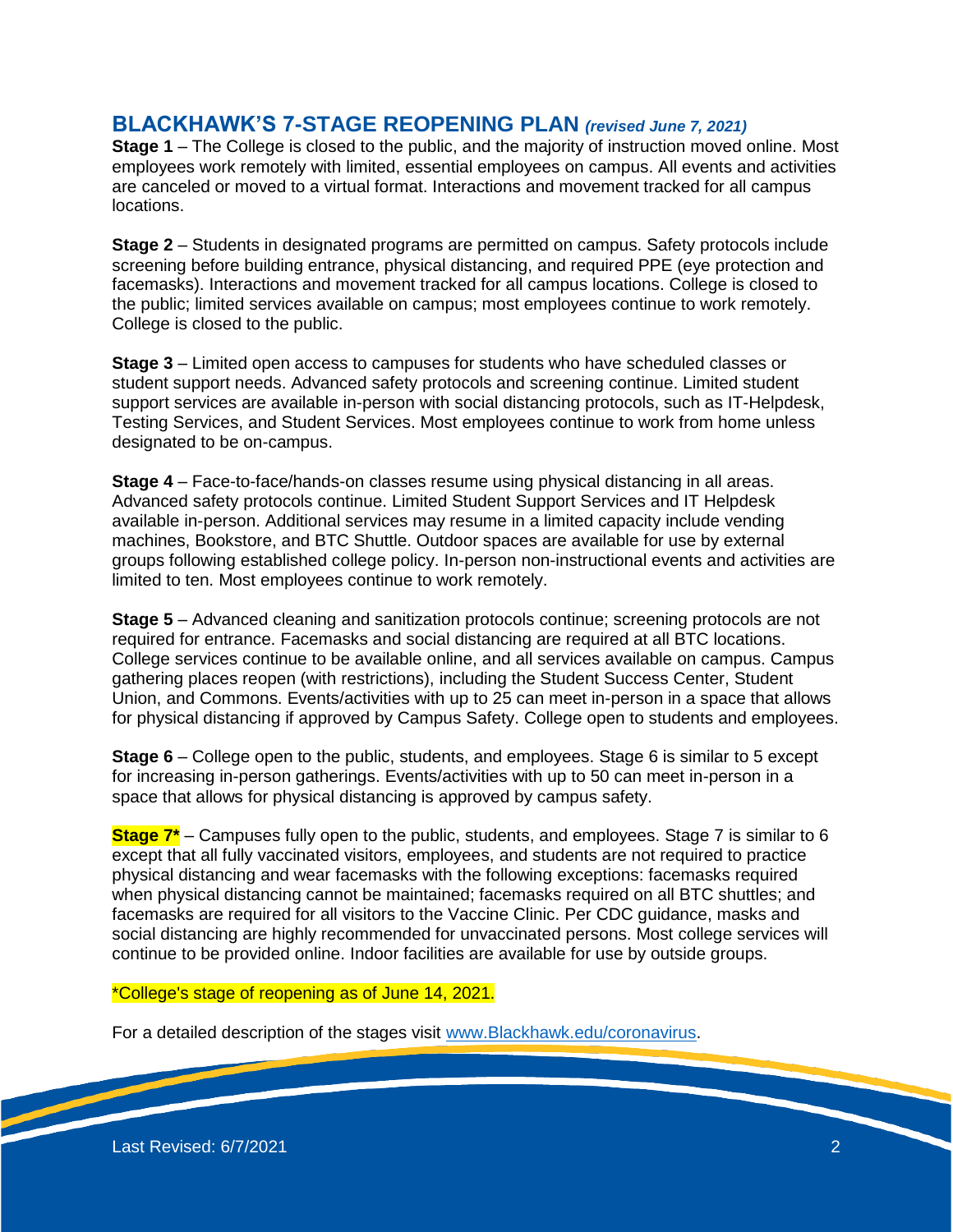# **ABOUT THE RETURN TO CAMPUS GUIDEBOOK**

The health and safety of our students and employees are our number one priority. The information contained in the Return to Campus Guidebook represents Blackhawk's current practices regarding operations during this time of the unprecedented COVID-19 pandemic.

#### **Objectives**

- Promote the health and safety of our campus community
- Resume on-campus instruction, student support services, and administrative operations
- Provide guidelines for employees and students regarding campus health and safety

#### **Values-driven Guiding Principles**

- **Responsive**: College plans and timelines must be flexible to support the changing needs of students and employees.
- **Collaborative**: Rely upon and adhere to County, State, Federal, and CDC guidance.
- **Empowering**: Clear communication to students, employees, and the community is essential.
- **Strategic**: Transitions between steps must be coordinated and dependent upon access to PPE and supplies and adherence to scientific guidelines.
- **Process-driven**: College operational plans will be carefully coordinated between the Incident Command Team and the Emergency Preparedness Team in cooperation with the College Executive Council.

Blackhawk's Return to Campus Guidebook centralizes all procedures concerning the College's response to COVID-19. The Guidebook is subject to change over time based on recommendations of the CDC and local, state, and federal regulations. The Guidebook is a working document and will be updated to reflect changes in directives and introduce new recommended practices as they become available. It supports the Incident Command Team (operations) and the Emergency Preparedness Committee (policies) to provide information and instruction for all who enter Blackhawk facilities to keep themselves and others safe.

Because there may be circumstances unique to a location or program, there may be some cases where a Blackhawk facility may use college recommendations as a baseline. Departments and programs may have additional safety protocols in place to address specific needs and requirements. Campus Safety must authorize such exceptions.

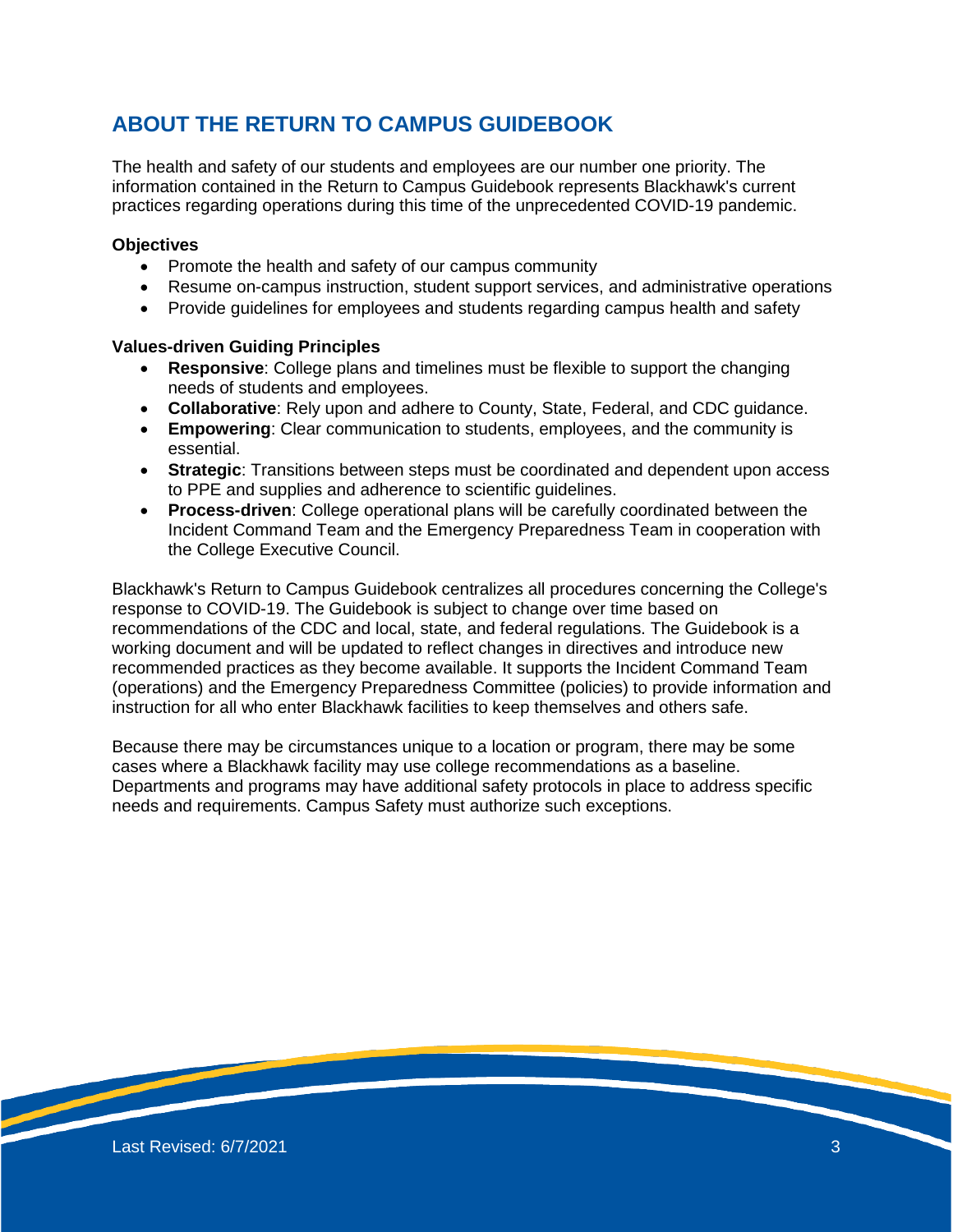# **COVID-19 RESPONSE TEAMS**

Emergency Preparedness Committee and the Incident Command Teams lead the College through its Pandemic Response.

#### **Emergency Preparedness Committee (Policy) Members:**

Brad Smith, Chair Jennifer Thompson, Scribe Rob Balsamo Troy Egger Deb Gilster

Kari Briggs Steve Kormanak Tony Landowski Bill Lobenstein Mitch Miller

Tracy Pierner Renea Ranguette Karen Schmitt

**Purpose:** Collaborate on risk management strategies and initiatives designed to enhance preparedness and improve the College's ability to mitigate risk.

#### **Incident Command Team (Operations)**

Brad Smith, Incident Commander Jennifer Thompson, Public Information Officer Rob Balsamo, Operations/Investigation Lead Chuck Behm Mike Swartz Noel Kakuske Steve Kormanak Mike Bennett Deena Adkins Gerri Downing

Mitch Miller Carrie Arnold Josh Verdin Kari Briggs Deb Gilster Gabriela Mar-Gagula Angie Kablar Kathy Broske Jen Moore

Blackhawk's Incident Command (IC) model is based on best practices identified by FEMA and the National Incident Management System (NIMS), the standard for emergency management across the country.

BTC-IC is a cross-departmental team formed to meet the following operational challenges:

- Meet the needs of incidents of any kind or size.
- Allow personnel from a variety of departments to meld rapidly into a standard management structure.
- Provide logistical and administrative support to operational staff.
- Be cost-effective by avoiding duplication of efforts.
- Provide recommendations and guidelines to the College Leadership Team and Emergency Preparedness Committee.

The BTC-IC works in collaboration with other Incident Command Teams in the College District.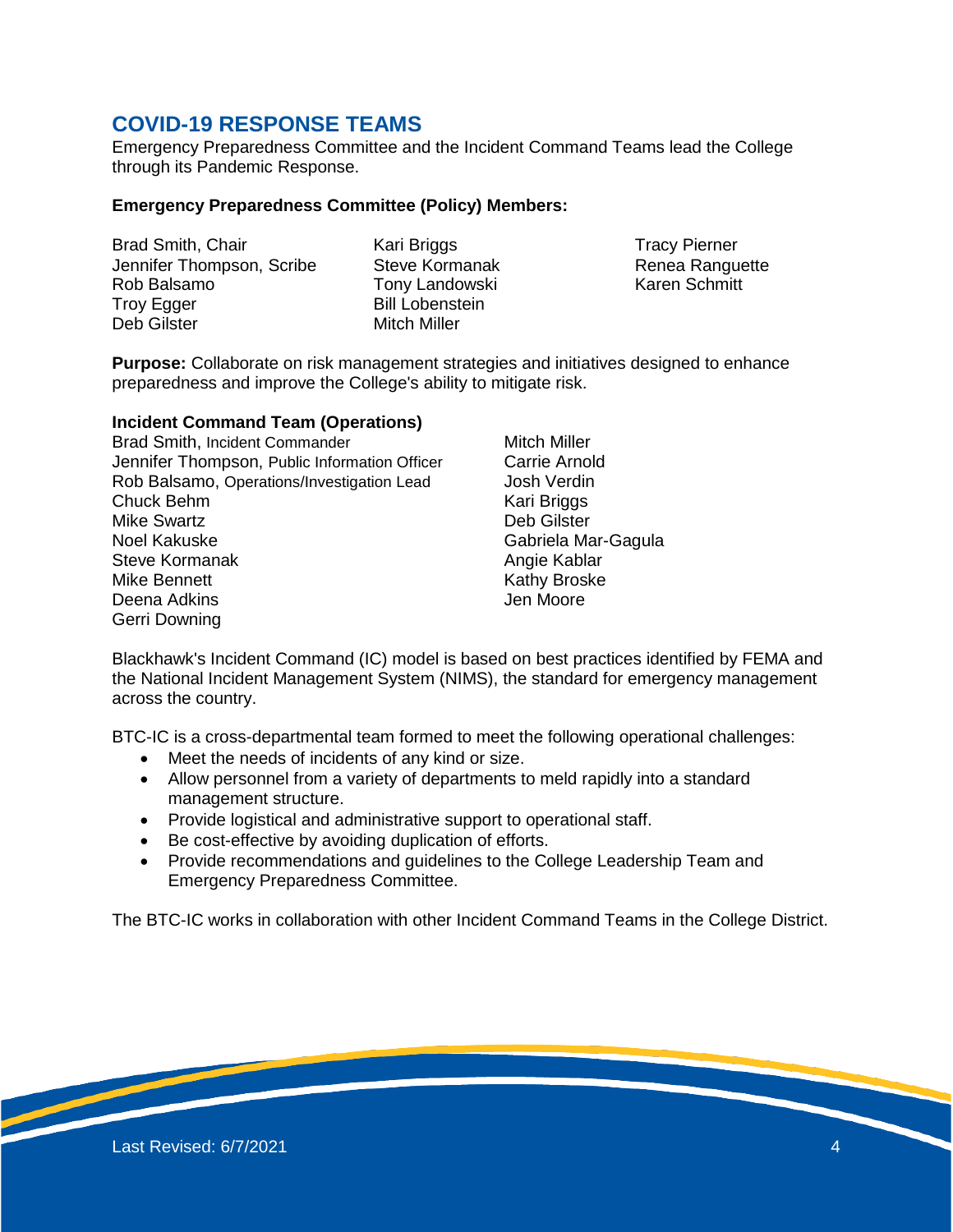# **RETURN TO CAMPUS FAQs**

## **What do I do if I have been or think I have been exposed to COVID-19?**

Anyone who thinks they have been exposed to COVID-19, should notify their family physician for guidance,

- Employees should notify HR, and/or Campus Safety.
- Students should self-disclose to their instructor and/or Campus Safety.

An investigation and assessment of risk will be conducted before a decision can be made regarding return to campus. For employees, any work from home arrangements will be approved by the supervisor in partnership with HR.

#### **What do I do if I am showing symptoms of COVID-19?**

If you are experiencing any symptoms of COVID-19 or you are sick, please notify your immediate supervisor or instructor and stay home. You should monitor your symptoms and notify your family physician for guidance.

#### **What should I do if I test positive for COVID-19?**

Employees should notify their direct supervisor, HR, and/or Campus Safety. Students should self-disclose to their instructor and/or Campus Safety. Individuals who test positive for COVID-19 will work with Campus Safety to determine a return to campus date based on CDC guidelines. Employees may continue to work from home only if approved by the supervisor and HR.

# **What are we to do if a staff or student/visitor refuses to wear their mask?**

If you come into contact with an individual who is not wearing a mask, remind them politely that it is college policy that all individuals on campus must be wearing a mask. If they are unable to wear a mask for medical reasons and accommodations are needed, please direct them to Campus Safety.

#### **What restrictions are placed on students and employees traveling out of state to an identified COVID-19 hot spot state or area?**

We do not require individuals to self-quarantine at this time. They should continue to monitor their symptoms. Do not come to work if you are exhibiting signs or symptoms of COVID-19.

#### **Will there be a change at the College if Rock County returns to phase 1 in their reopen plan?**

The College can choose to revert to previous stages if needed. The College can make this decision independently of Rock or Green County ordinances.

#### **If I have to self-quarantine or I have tested positive, what type of leave can I use?**

Each case is evaluated individually. If the employee is unable to work from home due to the nature of their position, HR will work with the employee to determine what leave time is appropriate to use.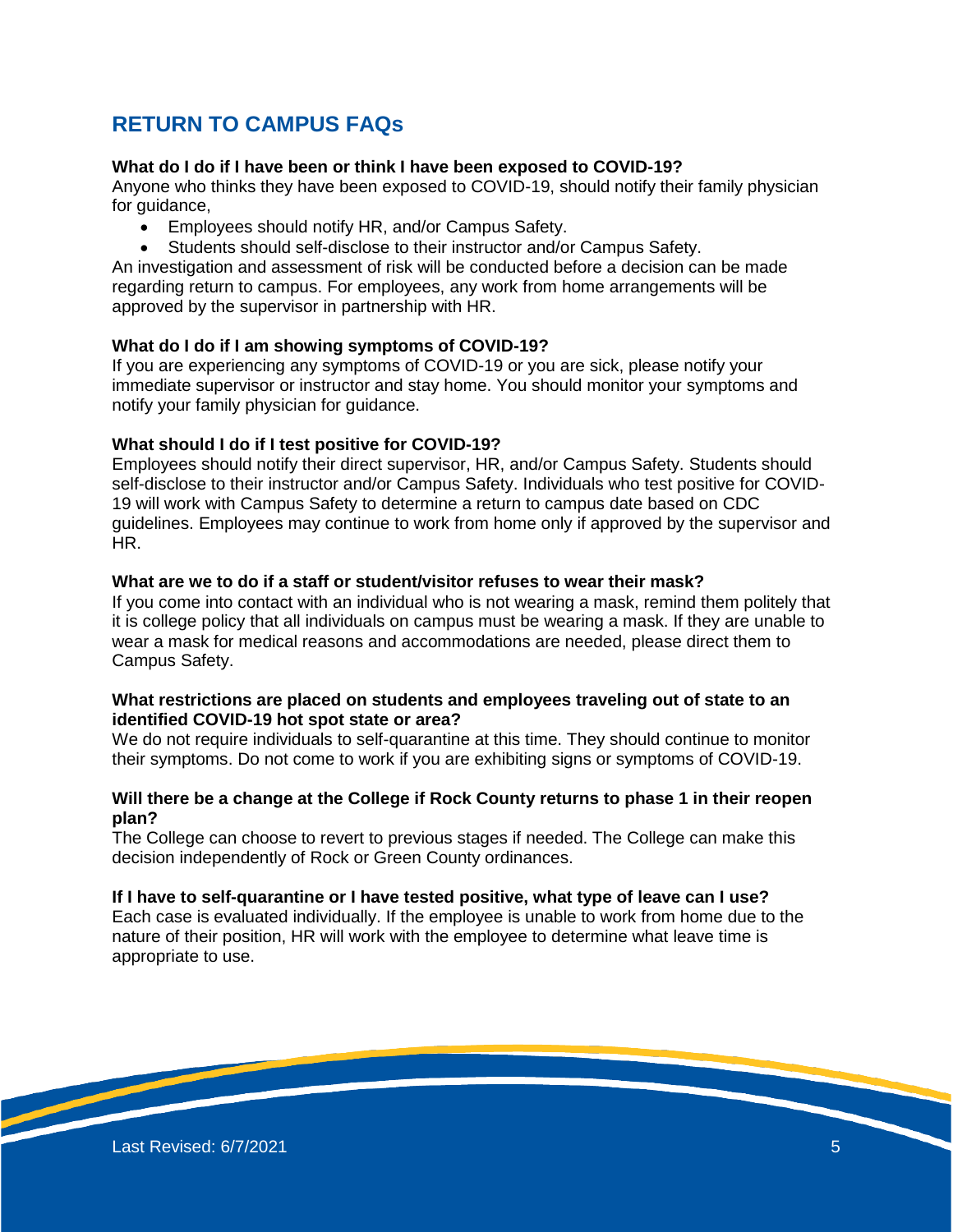#### **Our program uses disinfectants in great quantities – can the College cover my lab needs?**

Yes. Additional costs of materials can be covered by CARES funding. Communicate your needs to your program chairs or coordinators who will help assess academic needs and facilitate purchasing.

#### **What can I do to safeguard myself and others while on campus?**

Employees and students should approach all situations (on and off-campus) with caution during the pandemic. Always practice social distancing, wear facemasks, practice good hand hygiene, and limit in-person gatherings and meetings.

#### **What are the cleaning protocols if a suspected case is identified on campus?**

The College is currently operating with heightened cleaning protocols that meet or exceed CDC guidelines. If there is a suspected case, the area is closed for more intense cleaning protocols. During closures, signs will indicate access to those rooms will be restricted. The College has also hired additional day staff to help clean and sanitize public spaces throughout the day.

#### **Are notifications sent to all employees when there is a case or suspected case on campus?**

The College must protect the privacy of its students and employees. Notifications will only be sent to individuals who were exposed or named in contact tracing. The College will take precautions to balance individual privacy and safety.

#### **What is the plan for students to make up in-person labs or clinicals if they are in quarantine?**

Faculty will consult with their program chair or coordinator to determine the appropriate plan. Faculty are encouraged to be as flexible as possible within the constraints of their program.

#### **What is the plan if the instructor is in quarantine (especially for in-person labs and clinicals) or ill?**

For instruction, the program chair or coordinator will work with the faculty member to create a plan if coverage of the class is needed.

#### **If there is a need to revert to a previous stage, what determines the "students in designated essential programs"?**

In the stages of reopening, the essential programs have been identified by the Incident Command team. IC uses local, state, federal, and CDC guidelines and department safety plans/protocols when making the determination.

#### **Other colleges are online; why is BTC chancing it and having everything go live and in person?**

We are in the workforce development business – we train frontline and essential workers. To that end, we must be responsive and flexible to our community's needs and available for students who want to continue their training and education.

Where do I direct questions or concerns that are not addressed in this Guidebook? Questions and concerns can be directed to your supervisor or College Leadership Team member. They can also be sent to [Communications@blackhawk.edu.](mailto:Communications@blackhawk.edu)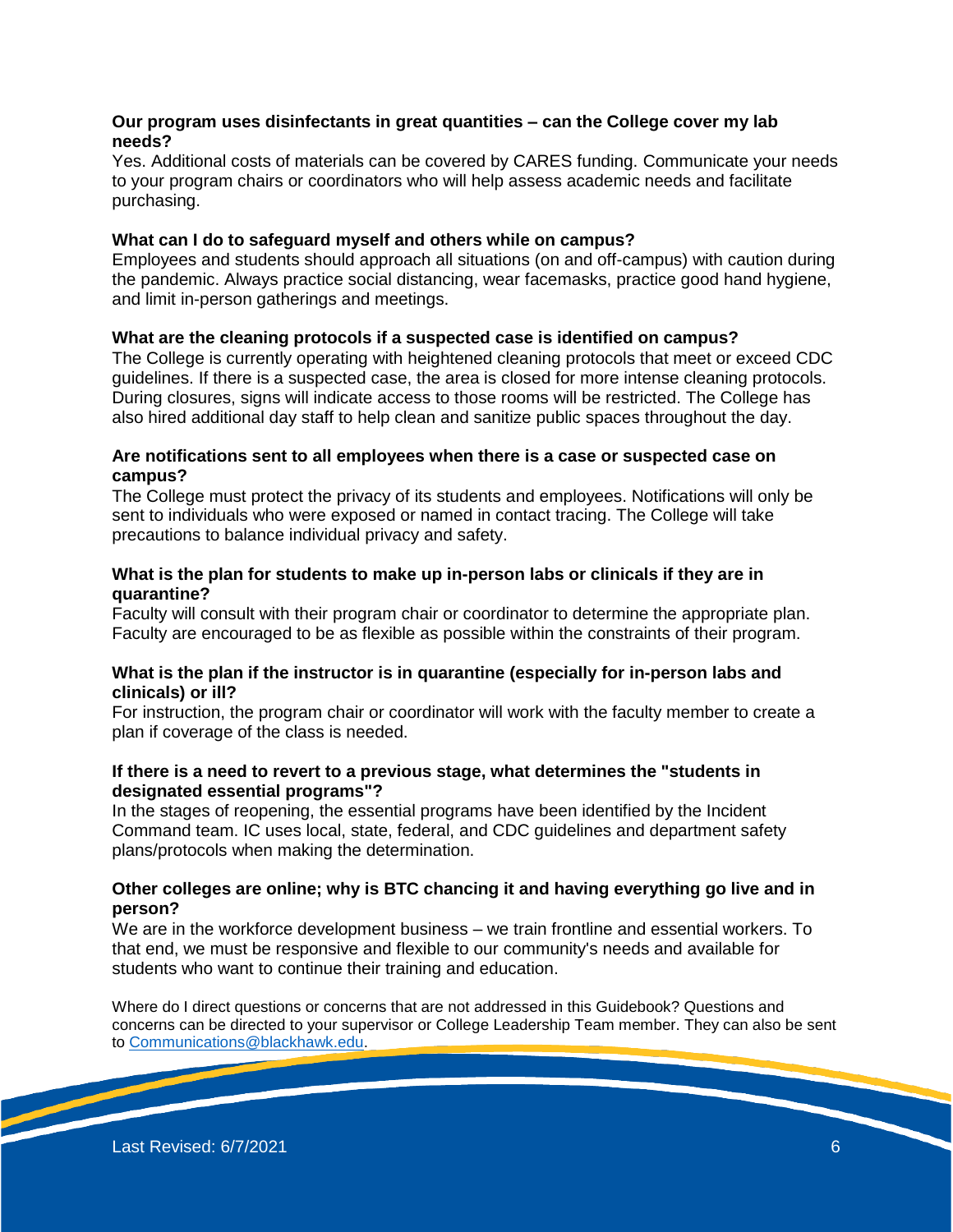# **HELP STOP THE SPREAD OF COVID-19**

## **Personal Accountability**

All students, employees, and guests are expected to follow College safety guidelines. Persons not wearing appropriate face coverings where required, or not abiding by social distancing requirements, will be asked to leave campus.

#### **Stay Home When You Are Sick**

According to the CDC, those with COVID-19 may experience mild to severe symptoms or none at all. Symptoms may appear 2-14 days after exposure to the virus. Individuals should selfmonitor for the following symptoms:

- Cough
- Shortness of breath/difficulty breathing
- Fever (100.4 or higher)
- Chills
- Muscle pain
- Headache
- Sore throat
- New loss of taste or smell
- Fatigue
- Congestion/Runny Nose
- Nausea/Vomiting
- Diarrhea

#### **Practice Social Distancing**

Stay 6 feet apart when possible and do not congregate. Limit face-to-face interaction and be cautious in public areas such as hallways, commons, and shared department areas.

## **Wear a Facemask**

Per CDC guidance, masks and social distancing are highly recommended for unvaccinated persons. All fully vaccinated visitors, employees, and students are not required to practice physical distancing and wear facemasks with the following exceptions:

- Facemasks required when physical distancing cannot be maintained
- Facemasks required on all BTC shuttles
- Facemasks are required for all visitors to the Vaccine Clinic

#### **Practice Prevention Hygiene**

Wash your hands with soap and water frequently and use alcohol-based hand sanitizer. Avoid touching your face, eyes, and nose. Cover your mouth when coughing or sneezing.

#### **Limit Gatherings and Meetings**

Planning for non-instructional meetings, events, and activities must follow the guidelines for inperson meetings and gatherings outlined in the 7-Stage Reopening Plan. Practice social distancing during meetings and provide a remote option. Sanitize all table surfaces, chairs, and equipment after each in-person meeting.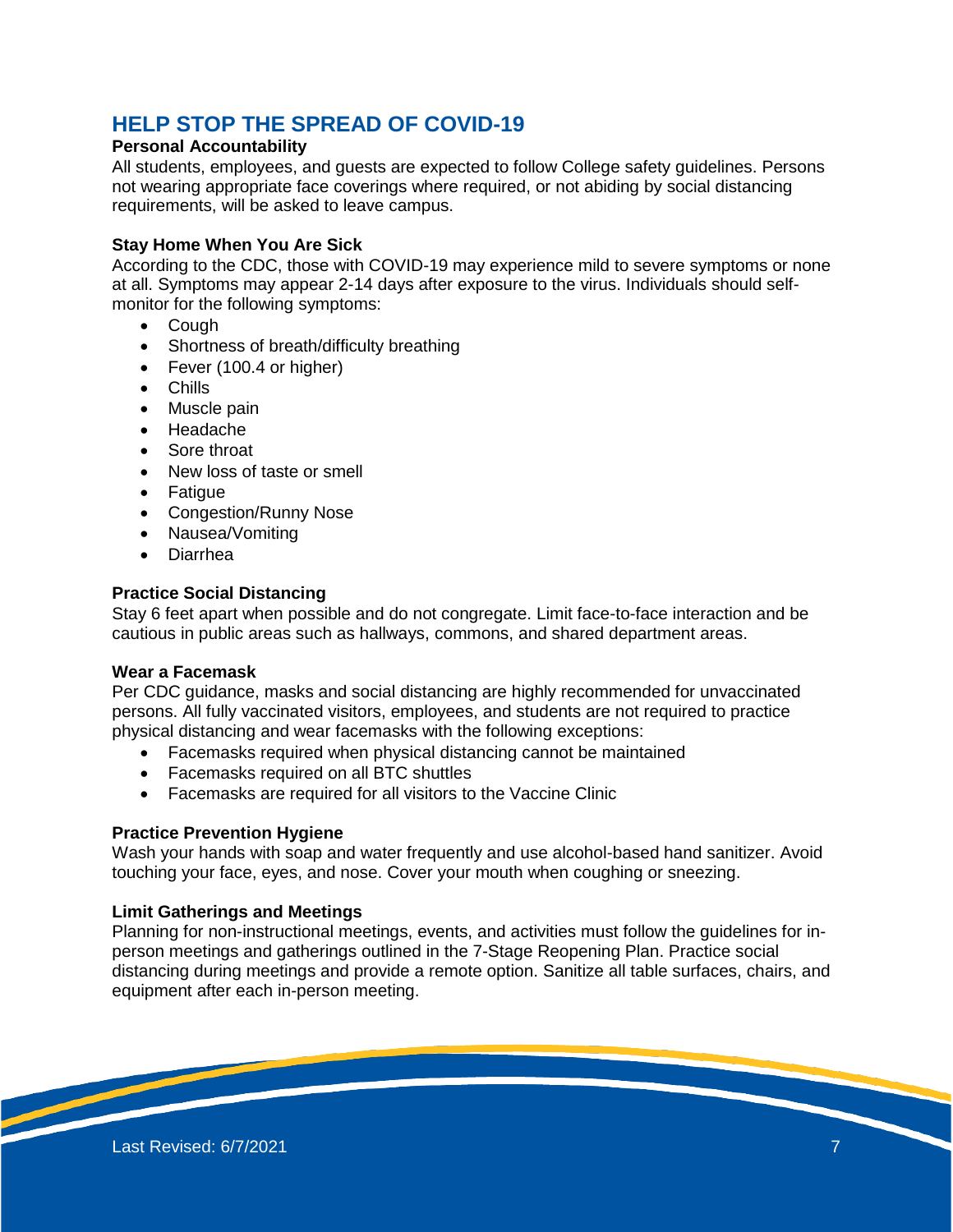# **COVID-19 RESPONSE GUIDELINES**

**If you have been exposed to COVID-19**, Incident Command will interview you and determine the risk level. If the exposure is confirmed, you are not permitted back on campus until ten days past the exposure date or seven days with a negative test.

**If you test positive for COVID-19**, you are not permitted back on campus until you fulfill the isolation requirement of your diagnosis.

#### **Personal Protective Equipment Requirements**

The Incident Command Team will centrally source and distribute the following:

- Disposable facemasks
- Hand sanitizer at stations throughout campus locations
- Plexiglas or equivalent protective shields as appropriate
- Cleaning supplies
- Signage for all campus locations
- If a department or program uses and purchases PPE regularly (not during a pandemic), they should continue to do so.
- Requests for supplies should be directed to [campussafety@blackhawk.edu.](mailto:campussafety@blackhawk.edu)

#### **Work Area Requirements**

- Practice social distancing; meet remotely rather than in person
- For events and activities, refer to the stages of reopening.
- Rooms should not exceed the capacity posted
- No one is allowed to enter the private workspaces of others without permission. Appropriate PPE should be worn, and social distancing guidelines apply.
- Stagger work schedules, as needed, in congested workspaces (such as Academic Affairs)

#### **Student/Instruction Requirements**

- Do not exceed the posted capacity of the room.
- Sanitize work stations before and after use
- Do not move furniture
- Follow social distancing guidelines
- Courses will be offered as Online, FlexLab, or MyEdChoice to minimize the number of individuals on campus at a given time.
- Student Support Services continue online and in-person
- Hands-on and lab classes will require additional PPE if social distancing quidelines cannot be followed due to the nature of the program, class, or assignment.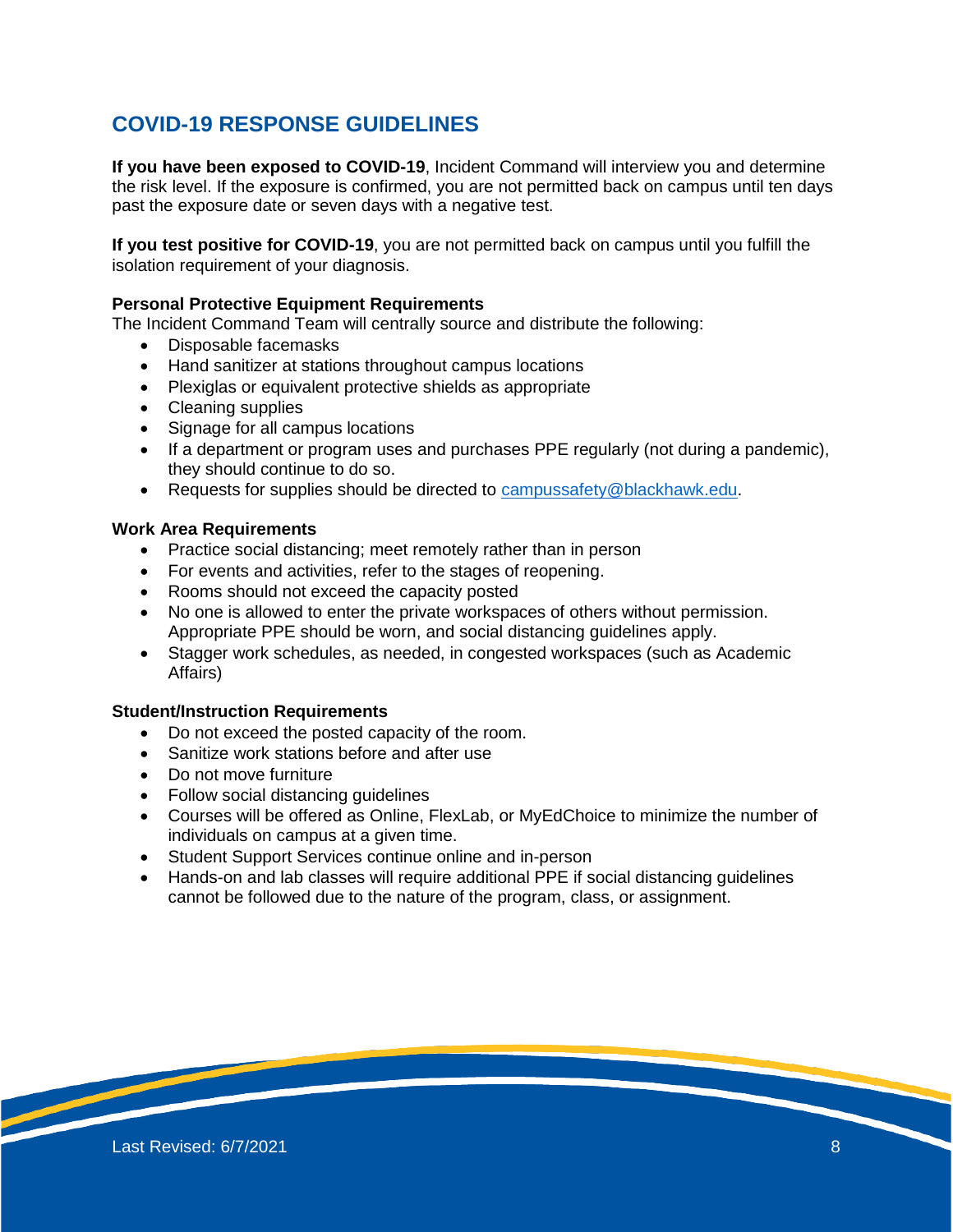# **Facility Requirements**

- Events and activities need to follow the guidelines outlined in the staged reopening plan.
- External groups, per College policy, can use outdoor land and parking lot spaces if permitted in the staged reopening plan.
- Indoor spaces are not available to external groups until the College enters Stage 5.
- The Courtyard Grill can open with modified options based on safety guidelines.
- The capacity of the Commons will be reduced, and only two people per table will be allowed.
- HVAC will be adjusted for maximum airflow in all campus buildings.
- Heightened cleaning protocols will be in place.
- A day porter will patrol the building to provide continuous cleaning and monitoring throughout the day.

# **Off-Campus Classes, Events, and Activities**

- Blackhawk safety standards are the minimum guidelines when conducting college business on- or off-campus. If companies or organizations have higher safety standards, those must be followed.
- $\bullet$  If a BTC instructor is asked to go to a company, they should follow these steps:
	- o The company must share its safety plan for guests/visitors. The instructor should share the guidelines with their supervisor.
	- $\circ$  BTC's safety protocols are the baseline and should be followed; however, if an organization's safety protocols are higher, those should be followed.
	- $\circ$  When conducting training in tight quarters (i.e. truck cabs), BTC health screening procedures should be followed each session and with every student to make sure we get a green check before instructor and student are in close proximity. Facemasks, open windows, and sanitization after the session are required.
- At the time of this publication, more detailed guidelines are in development for Student Organizations.

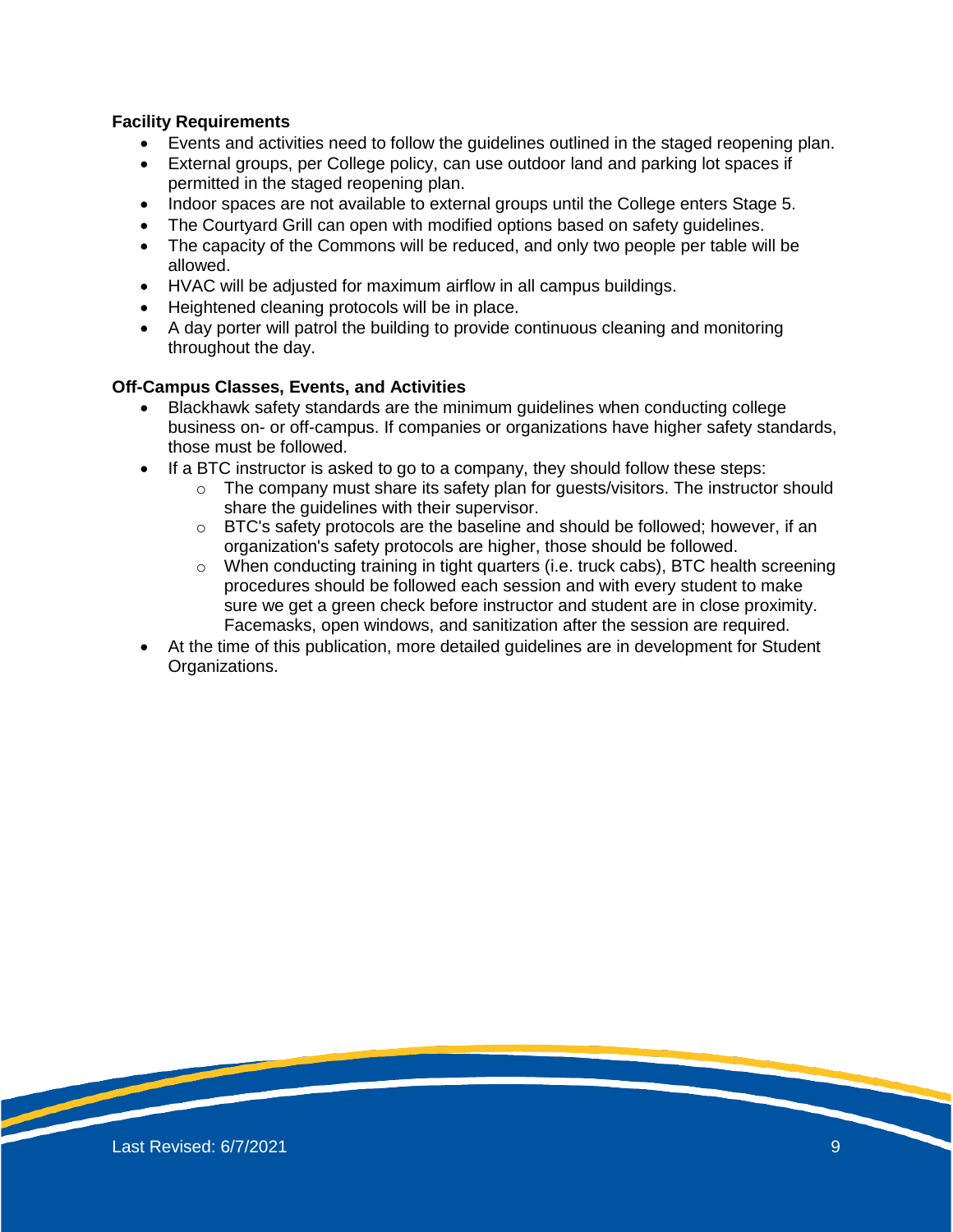# **COVID-19 REQUIREMENTS FOR INSTRUCTORS**

**Statement of in-person behavioral requirements** should be included with all syllabi and posted in all classrooms. This should include safety guidelines; such as facemask requirements and social distancing guidelines. Depending on the classroom and the nature of the course, instructors may add other requirements (e.g., directional guidance in laboratories).

**Revised classroom capacities** (including the instructor) are posted on each classroom door. Classroom capacities are based on the reopening stage and the ability to social distance.

**Regularly review classroom requirements.** Devote time at the beginning of the semester and spend a few minutes on these requirements for the first several class periods, before the end of the drop/add period.

#### **If a student fails to adhere to the requirements during a particular class, instructors should take the following steps, in quick succession:**

- **Remind the student**, in a firm yet kind manner, of the requirement and the reason for it: safety. Ask the student to comply.
- **Remind the student that their non-compliance is a violation of class requirements and of the Student Code of Conduct** (failure to comply and disruptive behavior) and ask that the student comply.
- **Ask the student to either comply or to leave the classroom immediately.**
- If the student fails to comply or leave, assess the situation, and **dismiss class and notify security.**
- Should an emergency develop that you feel cannot be resolved by classroom dismissal, please consider calling 911 and contact security for assistance.

#### **After class, instructors should:**

- **For students who failed to comply:** Immediately [file a report with the Behavioral](https://blackhawk.edu/About/Safety-Security/Behavior-Intervention-Team)  [Intervention Team \(BIT\).](https://blackhawk.edu/About/Safety-Security/Behavior-Intervention-Team) A member of BIT will alert the student that they will not be allowed to return to class until the matter is addressed through the Student Code of Conduct process.
- **For students who initially violated the requirement but who chose to comply when addressed:** Consider an email or other communication to remind the student of the requirement for future classes, but also to allow the student to explain their action in a way that might help mitigate it in the future.
- **Immediately (or as soon as possible) communicate a class dismissal to your academic leader** (i.e., program chair, divisional dean or director, and/or VP Academic Affairs) and provide a written record of the facts.

**Food and drink are not permitted in the classrooms or public areas.** The Commons is available for this with social distancing (two per table) and increased capacity for air quality.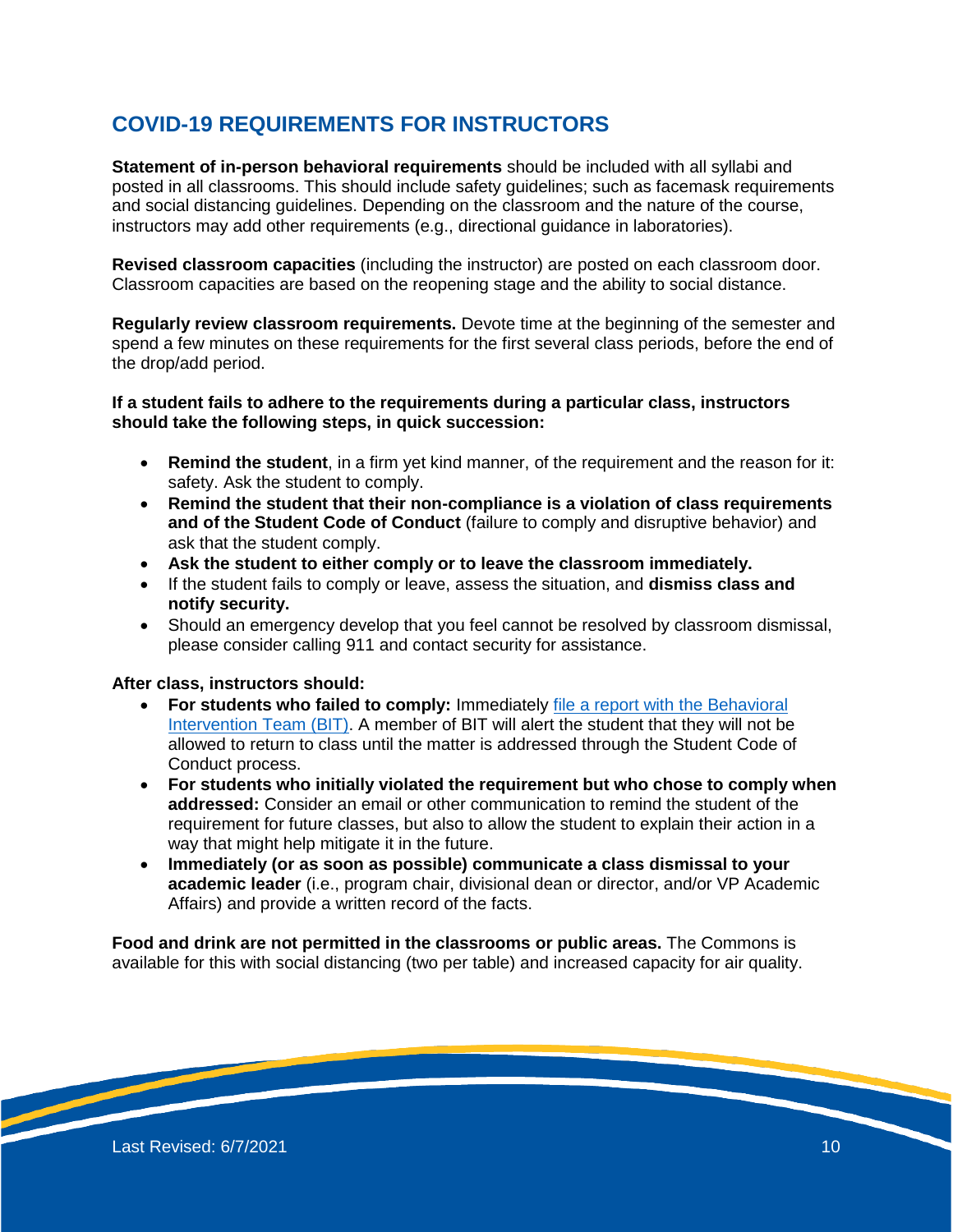# **COVID-19 INFORMATION FOR STUDENTS**

## *The following is information contained in the COVID-19 Syllabus Addendum.*

#### **Stay Informed!**

- Your Blackhawk student email account is the College's official communication method. It is where instructors and staff will contact you with important course and campus-specific announcements. Please check your College email often to stay informed.
- Please use your Blackhawk email account for accessing all virtual student support services.
- You will receive an email notification and further instructions if the College reverts to a previous stage in response to the COVID-19 pandemic.
- Please check the BTC COVID-19 Response web site for additional information and community health updates.

# **COVID-19 Classroom Protocols and Guidance**

- Courses will be offered as Online, FlexLab, or MyEdChoice to minimize the number of individuals on campus at a given time. The following protocols are intended to guide instructional practices under the staged reopening plan. The goal is to ensure that all students and faculty are as safe as possible while allowing for meaningful face-to-face and lab-based instruction.
- All students are expected to comply with these safety protocols, and any additional course- specific instructions provided to them by the class instructor.
- Please note that non-compliance is a violation of class requirements and the BTC Student Code of Conduct (i.e. Failure to Comply and/or Disruptive Behavior); see the 2020-2021 Catalog.
- Students who are unwilling to comply with these safety protocols will be asked to leave the classroom and the campus, with the option to return as soon as they agree to comply and follow the BTC protocols.

#### **Masks**

- Facemasks must be worn indoors at all times. Students must wear masks while going to class, transitioning between classes, and during face-to-face instruction at all BTC locations. This includes outside when not social distancing.
- Students can provide their masks or if needed, a supply of masks is available at each campus.
- Because there is not enough scientific evidence to support the efficacy of face shields, they will no longer be allowed in place of a face mask.
- Students with questions about accommodations should contact Access and Accommodations Services (disabilityinfo@blackhawk.edu) at (608) 743-4582.

# **Office Hours and Visits to Campus**

- All students must wear masks to participate in on-campus office hours and while inside and Blackhawk location; including classes offered in off-campus locations.
- Please note that instructors may hold office hour meetings virtually at their discretion.
- Student Support Services continue online and in-person.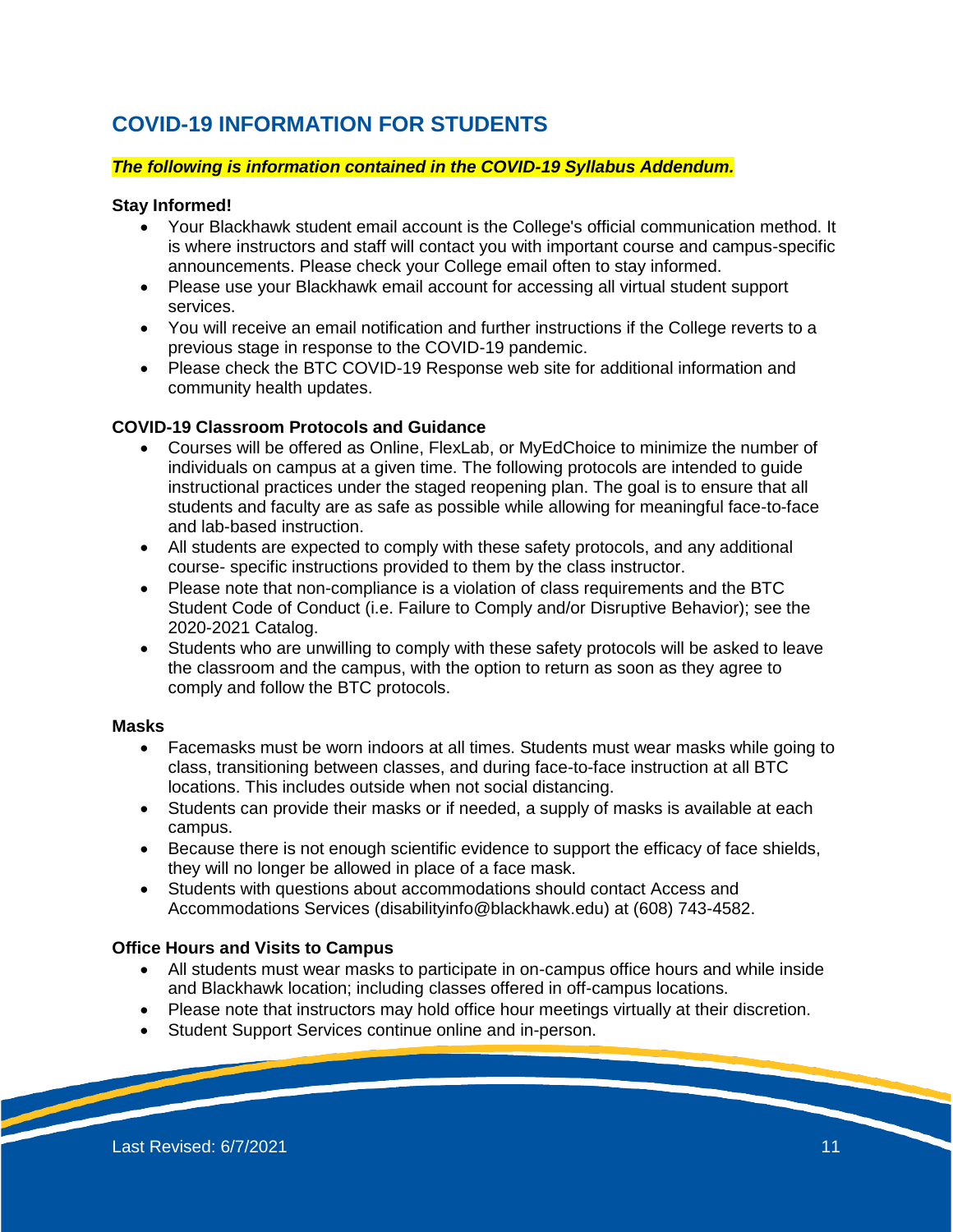# **Food and Drink**

- Eating and drinking are not permitted in classrooms.
- Students may only eat and drink in designated areas on each campus. Signage for indoor dining areas will be posted by campus, and furniture will be spaced to maintain social distancing guidelines.

# **Social Distancing Protocols**

- Do not exceed the room capacity posted on the door of the classroom. If you arrive for class and there are no seats available please alert the instructor and remain outside the classroom in a socially-distanced line to await further instructions.
- As a general practice, when students enter a classroom they should select a seat farthest from the door. When students exit a classroom, those seated closet to the door should be the first to leave, followed by those next closest to the door, and so on.
- All classroom participants are to maintain a distance of at least six feet from one another during class sessions.
- Be cautious to limit face-to-face interaction in class and do not congregate in hallways, classrooms, and public areas such as the Commons and shared department areas.
- Do not move furniture within the classroom; all classrooms have the furniture arranged to promote proper social distancing during face-to-face instruction.

# **Transition between Classes**

- Students must not congregate within campus buildings during transitions or while waiting for classes to begin.
- Students must also avoid lingering in classrooms after the class session to allow the next class to enter in a timely fashion.
- Students with questions of an instructor are asked to email the instructor and/or arrange to meet online or in-person at another time.

# **Classroom Sanitation Protocols**

 Students will be asked to sanitize their hands upon entering the classroom and to sanitize all of their work stations before and after use.

# **Students Exposed to or Testing Positive for COVID-19**

- Students who are exposed to COVID-19 should self-disclose this information to Campus Safety at CampusSafety@blackhawk.edu or (608) 757-7617. You will be referred to the Incident Command Team. An investigation and assessment of risk will be conducted before a decision can be made regarding return to campus.
- According to the US Center for Disease Control (CDC), those with COVID-19 may experience mild to severe symptoms or none at all.
- Based on CDC Guidelines, students should self-monitor for the following symptoms:
	- o Cough o Shortness of breath/difficulty breathing
	- $\circ$  Fever (100.4 or higher)
	- o Chills
	- o Muscle pain
	- o Headache
- o Sore throat
- o New loss of taste or smell
- o Fatigue
- o Congestion/Runny Nose
- o Nausea/Vomiting
- o Diarrhea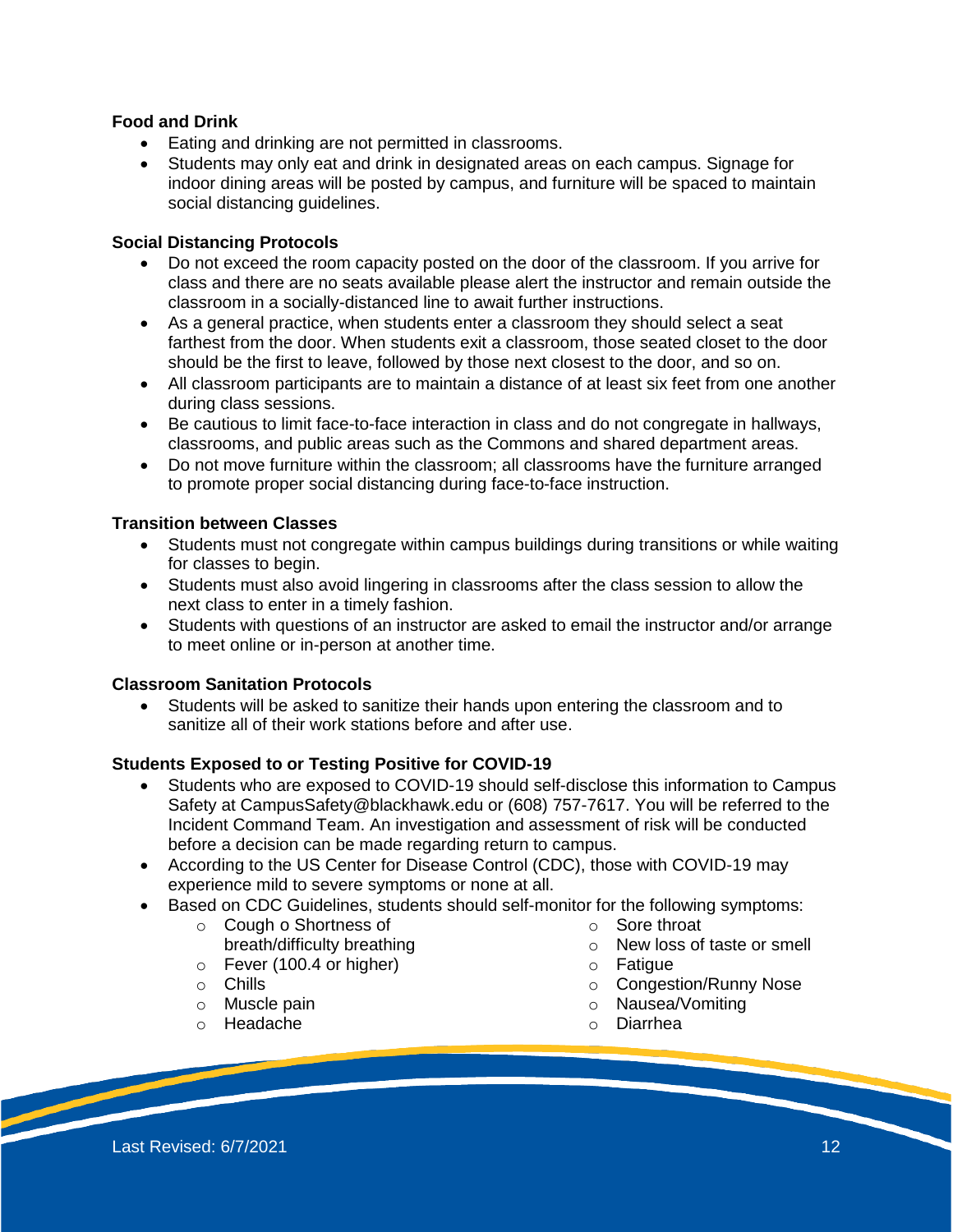- Students who develop any of these symptoms may not attend a campus face-to-face class or any other BTC-related activity in person.
- Students with COVID-19 symptoms must self-disclose their illness to Campus Safety at [CampusSafety@blackhawk.edu](mailto:CampusSafety@blackhawk.edu) or (608) 757-7617 and then alert their instructor and academic advisor to the fact that they will be unable to attend classes in person.
- Students with these symptoms should notify their primary health care provider for medical guidance on treatment.
- As able, students with symptoms can continue to attend class remotely and may only return to campus for face-to-face classes (while wearing a mask) after following the prescribed isolation period.

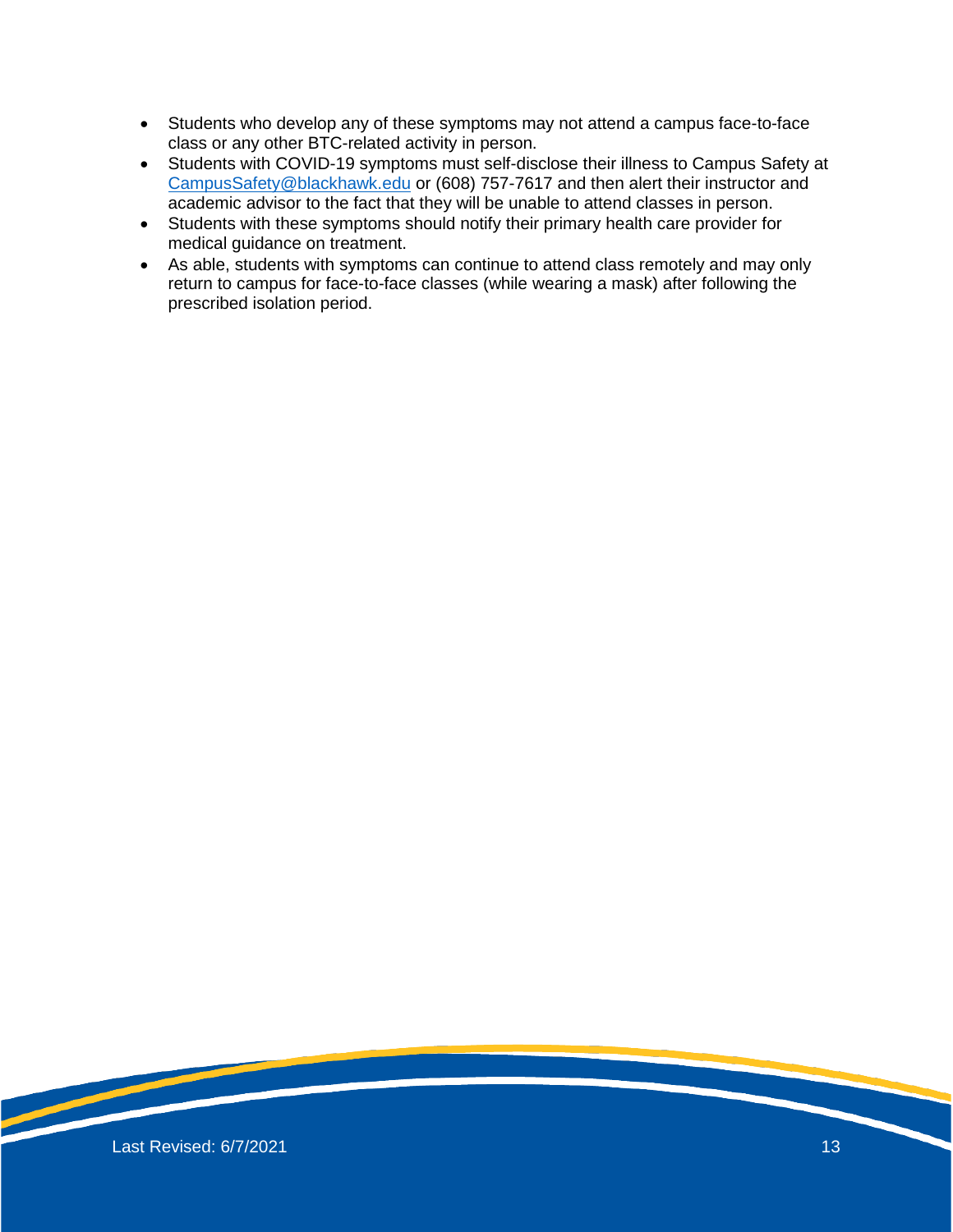# **CDC GUIDELINES FOR RETURN TO WORK**

This guidance is adapted from the CDC Guidelines for Health Care Professionals. The information contained below is based on data currently available (see the date on the bottom of this document) about COVID-19 from the CDC. The following guidelines outline the procedure and process that will be followed regarding exposure, symptoms, and positive cases of COVID-19. These guidelines, as well as CDC recommendations, regarding which employees are restricted from work may not anticipate every potential scenario and will change based on the evolution of information available from the CDC about COVID-19.

#### *This information is subject to change as new guidelines are released by the CDC.*

Students and employees should self-monitor daily for fever and other symptoms of COVID-19. If individuals screen positive or develop a temperature of 100.4o F or higher they should contact their supervisor as soon as possible before their next scheduled shift or class. Recommendations to return to work after illness or exposure may be discussed on a case by case basis in coordination with the BTC Incident Command Team, Campus Safety, and Human Resources.

## **DEFINITIONS**

**High-risk exposure:** Close contact with a person with COVID-19.

**Close contact:** Being within approximately six feet of a suspected or known COVID-19 case for more than 15 minutes or multiple exposures that add up to 15 minutes in a 24-hour period. Close contact can occur while caring for, living with, visiting, sharing a healthcare waiting area or room, or enclosed space with a COVID-19 case. This also means having direct contact with infectious secretions of a COVID-19 case (e.g. being coughed on).

**Low-risk exposure:** Contact with a person with COVID-19 while socially distancing and wearing a facemask.

**Active monitoring:** Public health departments establish a minimum of daily communication with exposed workers to assess for the presence of fever or symptoms consistent with COVID-19. Monitoring could involve in-person temperature and symptom checks or remote contact (e.g., telephone or electronic-based communication).

**Self-monitoring:** Workers monitor themselves for fever (greater than 100.4) by taking their temperature twice a day and remaining alert for respiratory and other symptoms that may be compatible with COVID-19. If workers develop a fever or even mild symptoms during the selfmonitoring period they should consult their medical provider to determine if an evaluation and testing are needed.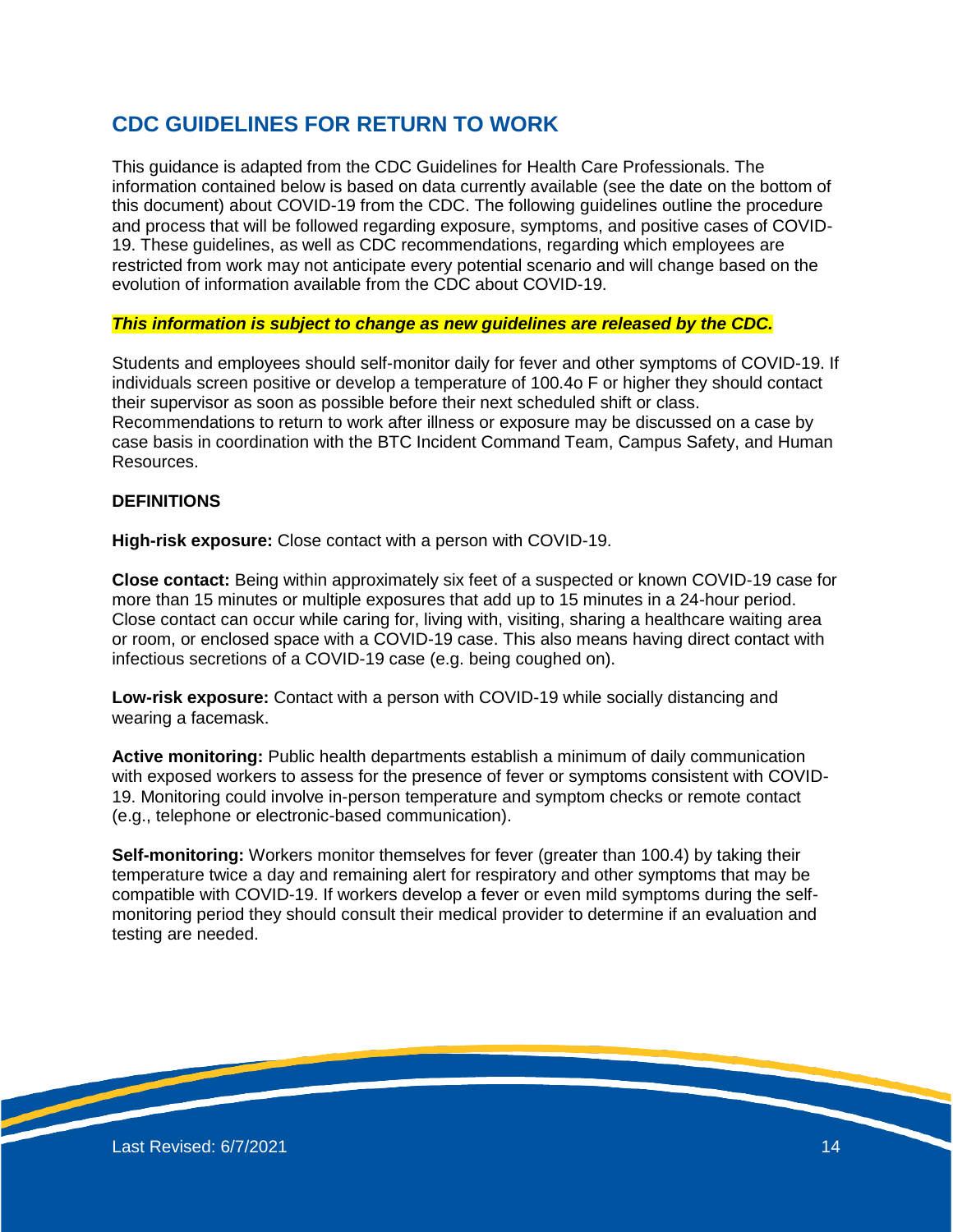# **RISK ASSESSMENT/ EXPOSURE GUIDANCE**

Ideally, persons who have experienced a *high-risk exposure* should be restricted from work and remain quarantined with active monitoring for COVID-19 symptoms for 10 days after the date of last exposure. If at any time the worker develops fever or symptoms, they should consult their health care provider. A medical evaluation and COVID-19 testing are typically recommended for those who exhibit symptoms. Those who test negative should continue to be restricted from work and actively monitored. They may return to work at the end of the quarantine period if symptoms are resolved. Those persons who remain asymptomatic over the monitoring period may likewise return to work after 10 days after the date of the last exposure, or seven days with a negative test result.

Persons who had a *low-risk exposure* may continue to work during the 10 days after their last exposure to COVID-19. These individuals should perform self-monitoring twice a day. If the worker is scheduled for a shift, they should take their temperature and self-evaluate for symptoms before reporting to work. Incident Command may consider establishing protocols in which persons under self-monitoring report their temperature and symptom status to Campus Safety, Human Resources, or a designated supervisor before beginning a shift. If the person develops a fever or symptoms, they should:

- Not report to work (or should immediately stop if symptoms begin during a work shift);
- Alert their designated point of contact (POC);
- Be restricted from work until medical evaluation and COVID-19 testing can be performed.

If testing is negative and symptoms are resolved, they may return to work while observing standard precautions and continuing to self-monitor at the end of the 7-day quarantine if the negative test was taken after day five of the quarantine period. Testing too early can produce a false negative.

Any person who tests positive for COVID-19, either in the course of monitoring after exposure or otherwise, should be immediately restricted from work and public health notified for further case management.

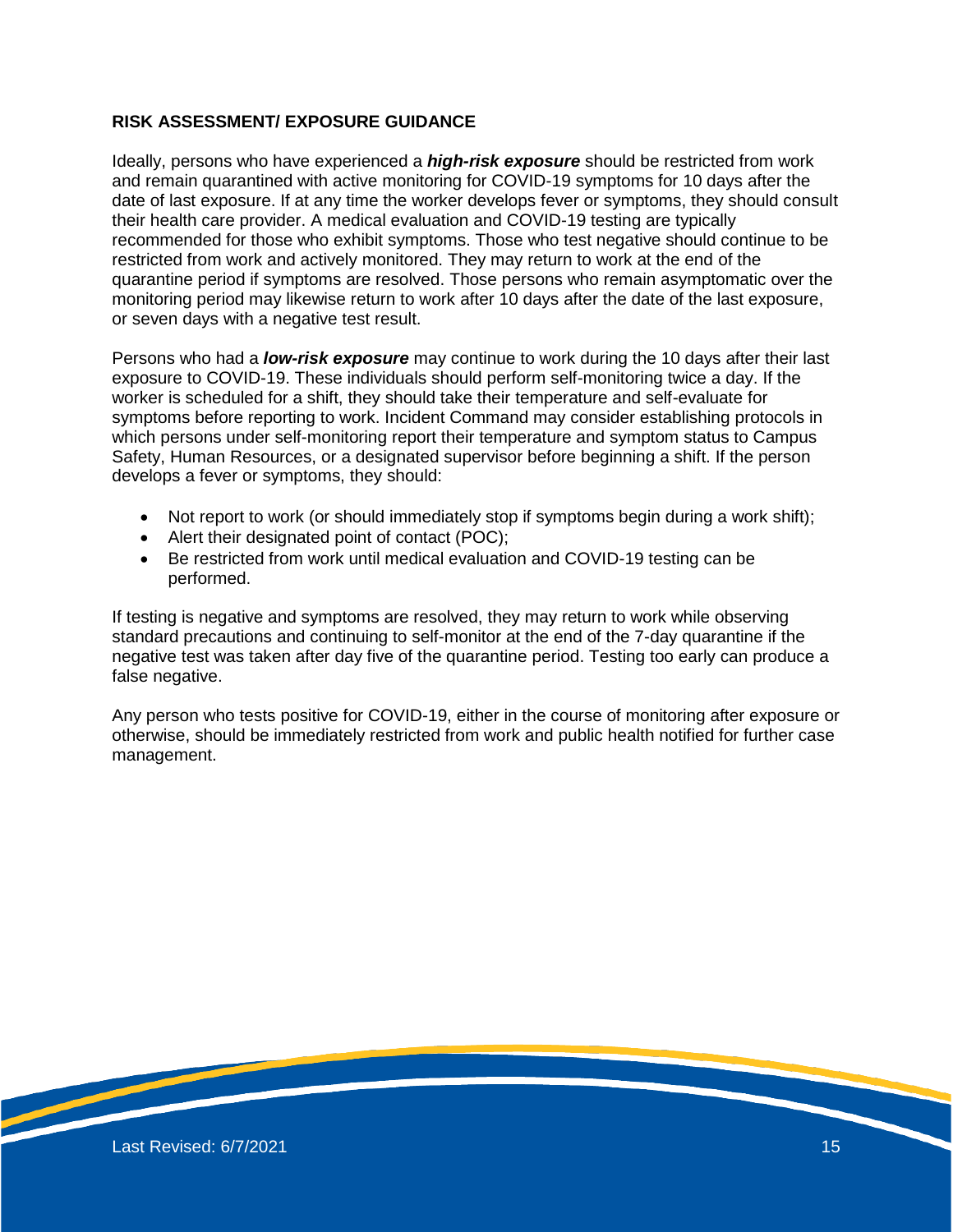# **GUIDANCE FOR FULLY VACCINATED INDIVIDUALS**

COVID-19 Health Alert #27

Wisconsin has adopted the updated CDC quarantine guidance for fully vaccinated people who are exposed to COVID-19

Bureau of Communicable Diseases, February 12, 2021

#### *Summary*

- The CDC has issued modified public health recommendations for people who have been fully vaccinated for COVID-19. Provided that certain criteria are met, it is no longer required for vaccinated persons to quarantine following close contact with a person with COVID-19. Because data about the duration of vaccine- induced protection are still accumulating, the duration of quarantine exemption for vaccinated persons is currently limited to the 90 days after receiving the last dose in a vaccine series.
- Wisconsin DHS endorses and supports adoption of this new standard for quarantine guidance, and continues to emphasize that all Wisconsin residents should follow current guidance for stopping the spread of COVID-19, even after they are vaccinated. This includes wearing masks in public, avoiding large gatherings, staying 6 feet away from others, and following all other applicable workplace or school guidance.
- New quarantine exemptions do not apply to patients receiving inpatient care in a healthcare setting or residents of long-term care facilities. Patients and residents in these settings should continue to quarantine for 14 days after the date of last exposure.

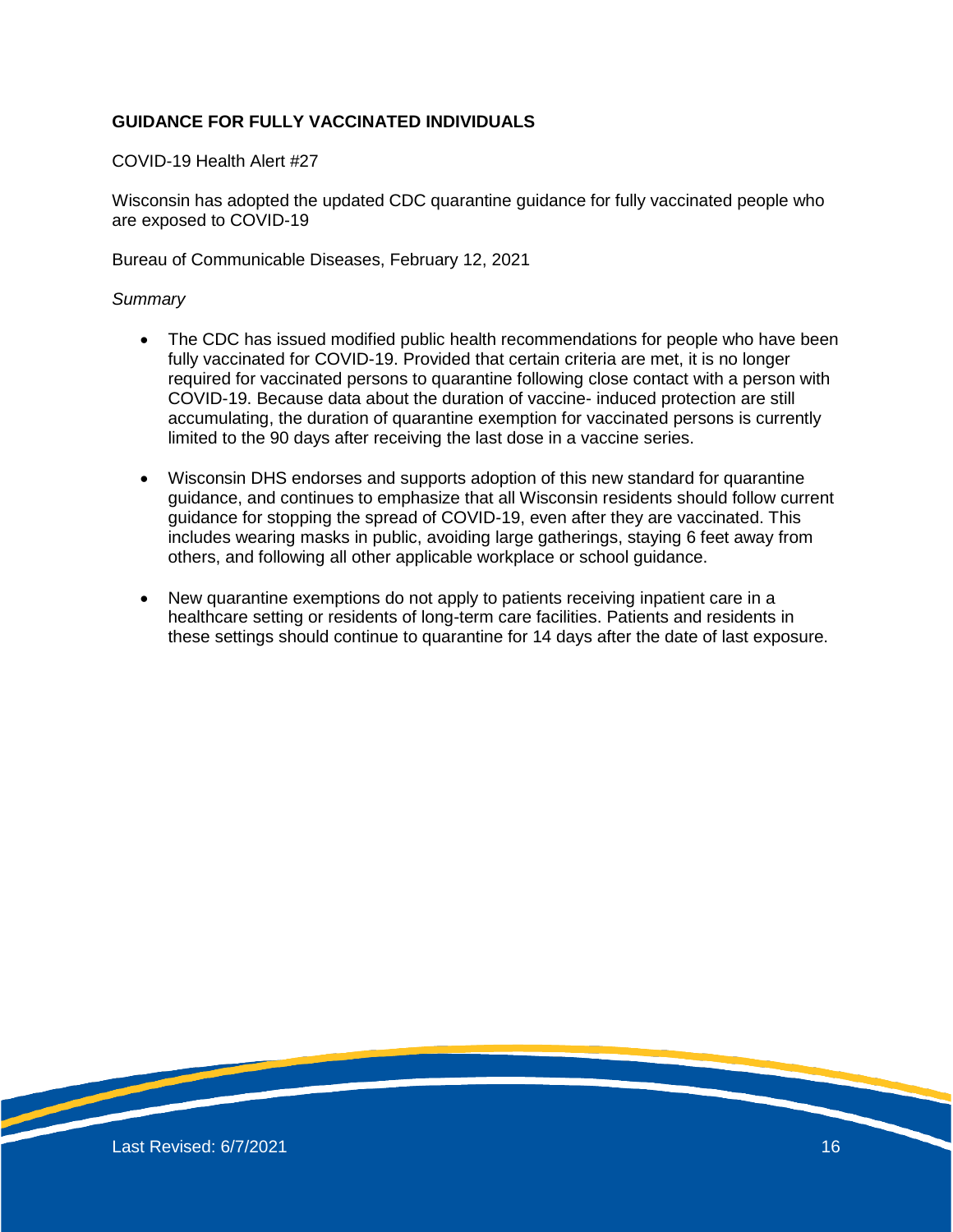# **PANDEMIC INVESTIGATION PROCEDURE** *(for use by incident command)*

This procedure guides the Incident Command team to gather information and develop a plan to manage an exposure or positive COVID-19 case at BTC.

# **INFORMATION**

A designated investigator from the Incident Command Team will gather the following information:

- 1. Name and contact information of exposed individual(s)
- 2. When was the individual exposed or tested positive?
- 3. Did individual(s) and the positive case have Masks on when exposure occurred?
- 4. When was the individual(s) in the building last? (Date)
	- What campus building was the individual(s) in? (Central, AMTC, CTS, Monroe)
	- What SPECIFIC room(s) was the individual(s) in? List all Room numbers along with any bathrooms, break areas, etc.
	- How long were the individual(s) in the buildings?
- 5. Who did the individual(s) come into contact with at BTC?
- 6. Was the contact distance closer than 6 feet?

# **NOTIFICATIONS**

- 1. Communicate ASAP to [campussafety@blackhawk.edu](mailto:campussafety@blackhawk.edu) that there was an exposure or a positive case in the building. An investigation will be conducted by a member of the IC team. All investigation information obtained needs to be communicated to the group.
- 2. Affected building and room information to be reported to Facilities (Steve Kormanak) to schedule cleaning and sanitation. When closed for cleaning, this should be posted (Closed for Cleaning) on all access points to the area.
- 3. Communications (Jennifer Thompson) will relay information to the College President and Executive Council.
- 4. Campus Safety (Brad Smith) will notify any individual(s) that were exposed; Investigator will notify the staff; Instructors will notify the students.

# **PLAN DEVELOPMENT**

All areas that were exposed to the individual(s) will be cleaned. A determination of high or lowrisk exposure will be made.

- If all individuals were social distancing and wearing masks, it is low-risk exposure. Lowrisk exposure, staff can come back to work but must monitor themselves for 14 days.
- $\bullet$  If the determination is a high-risk exposure, then the individual(s) will quarantine for a minimum of 10 days with no symptoms.
- If the individual(s) has been tested and determined to be negative, they can return to campus at the end of the 7-day quarantine, providing they are not in contact with anyone positive after their test results.
- If the exposure is low-risk, a cleaning may be ordered for facilities but individuals may or may not be required to quarantine.